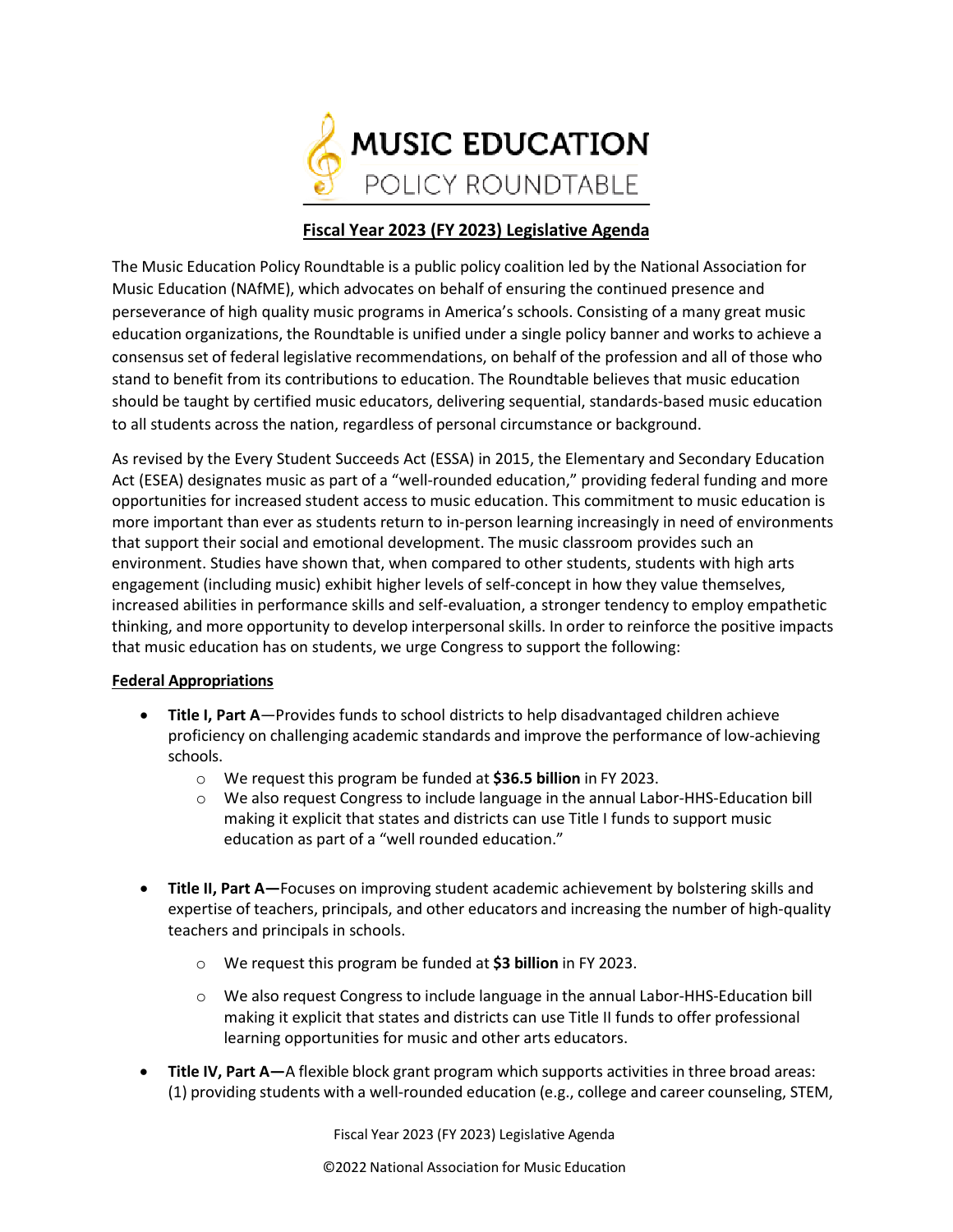arts and music, civics, advanced placement); (2) supporting safe and healthy students (e.g., comprehensive school mental health, drug and violence prevention, health and physical education); and (3) supporting the effective use of technology.

- o We request this program be funded at **\$2 billion** in FY 2023.
- **The Nita Lowey 21st Century Community Learning Centers**—A formula grant program that provides financial support to local communities for afterschool, before-school, and summer learning programs serving students in low-performing schools. Programs are provided three- to five-year seed grants that support partnerships among community-based organizations, faithbased partners, private providers, and school partners (public, private, and charter).
	- o We request this program be funded at **\$1.8 billion** in FY 2023.
- **Assistance for Arts Education program**—Promotes arts education for all students, through activities such as professional development for arts educators; development and dissemination of accessible instructional materials; and community and national outreach activities that strengthen and expand partnerships among schools, local education agencies, and centers for the arts.
	- o We request this program be funded at **\$40 million** in FY 2023.
- **Individuals with Disabilities Education Act (IDEA) State Grant program (Part B)**—Provides special education services and supports to 7.4 million eligible children with disabilities to ensure a free and appropriate public education.
	- o We request this program be funded at **\$16.3 Billion** in FY 2023.
- **National Endowment for the Arts(NEA)—**Advances equitable opportunities for arts participation and practice as the largest funder of the arts and arts education.
	- o We request this agency be funded at **\$203.5 Million** in FY 2023.
- **Institute of Education Sciences (IES) Fast Response Survey System (FRSS)**—Collects issueoriented data from state educational agencies and national samples of other educational organizations and participants, including districts, and public and private elementary and secondary schools, teachers and principals, and public libraries.
	- o We request at least **\$4 million** for IES in FY 2023 to implement an FRSS study in the arts that includes information on access to a wide variety of music education programs.
- **IES National Assessment for Educational Progress(NAEP)**—Also known as the "Nation's Report Card," provides important information about student achievement and learning experiences in various subjects to improve education policy and practice.
	- $\circ$  We support funding at a level sufficient in FY 2023 to include the arts, economics, foreign (world) languages, and geography as part of the annual Nation's Report Card.
- **U.S. Department of Education (ED) Salaries & Expenses**
	- $\circ$  To help oversee the appropriate use of the funds requested as part of our legislative agenda to support music and the arts, humanities, and social studies, we request that ED receive ample funding in FY 2023 to increase its employee count to include three senior-level content advisors, one each for music and the arts, humanities, and social

Fiscal Year 2023 (FY 2023) Legislative Agenda